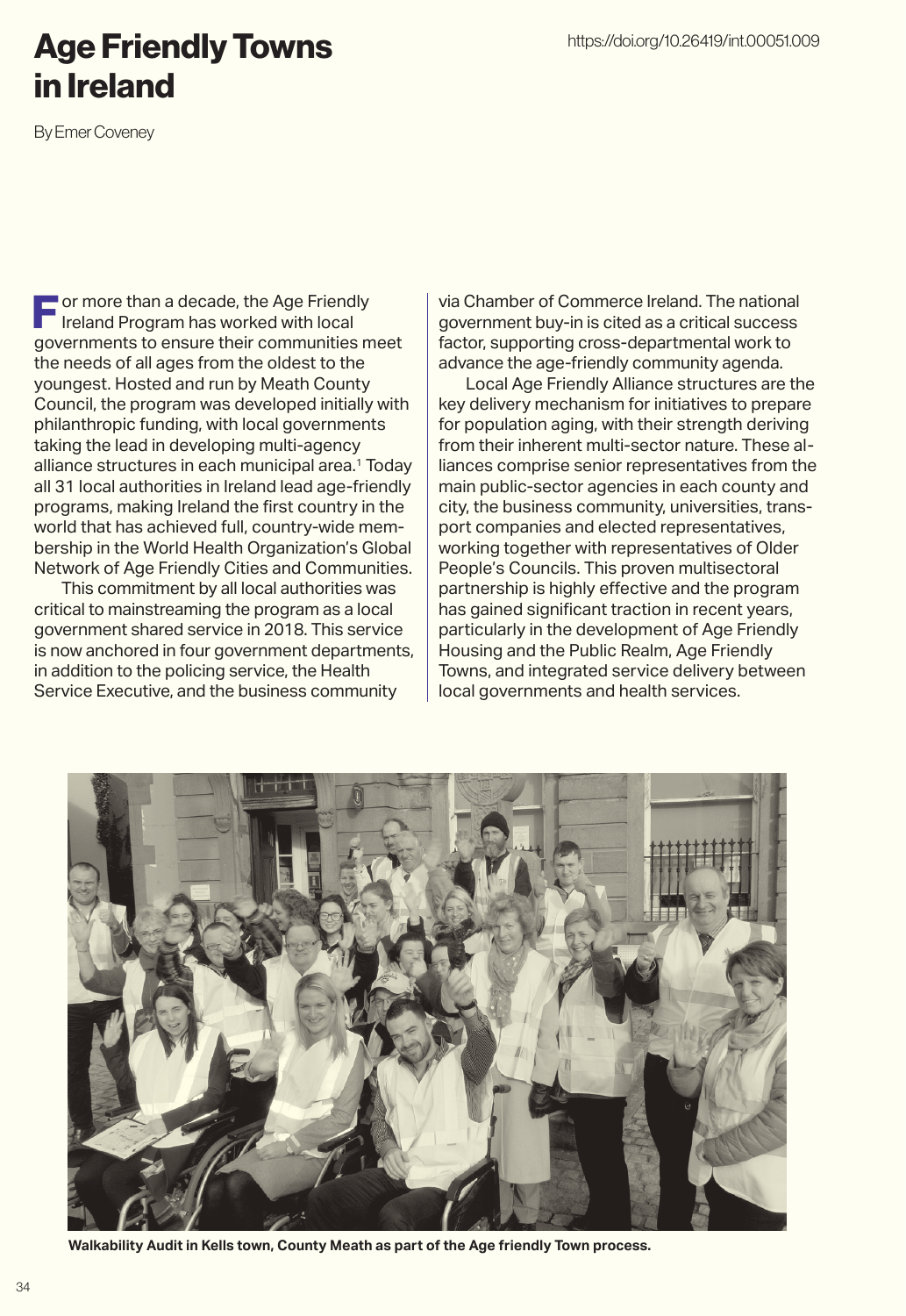# Developing Age Friendly Towns revolves around the ethos that if you design for the young, you exclude the old, but if you design for the old, you include everyone.

#### **Age Friendly Towns**

Developing Age Friendly Towns revolves around the ethos that if you design for the young, you exclude the old, but if you design for the old, you include everyone. A significant component of preparing for population aging is the development of Age Friendly Towns, which are smaller, discrete geographic areas such as a town, village, or a suburban community within a larger urban area. An Age Friendly Town plans for the older person's needs, supports active aging, and facilitates older adults to remain living in their own homes and communities.

Age Friendly Towns consider citizens' needs in a holistic way, focusing not just on the built environment but also on access to services, cultural opportunities, safety and security, and residents feeling connected to the community. There are about 60 Age Friendly towns in Ireland at various stages of development, with 29 having completed the process. Hosting Age Friendly Ireland in local government strengthens the ability to implement change, because it provides direct links with planning departments and decision-makers for public realm developments.

The shared service provides a suite of resources to support the development of Age Friendly Towns, including training programs, toolkits and other resources available online free of charge. The program's training module, 'Housing

and the Public Realm,' is delivered to local government personnel, government departments, housing bodies and the construction industry. An Age Friendly Parking Guide and an Age Friendly Seating Guide also recently were published to help focus on specific areas for developing age inclusive features.

#### **Local Examples of Age Friendly Towns**

In the picturesque village of Thomastown, County Kilkenny, the Age Friendly Town process resulted in better street lighting for the town, footpath improvements, outdoor seating, community-based classes for older people, age friendly bus shelters, an Information Guide on older people's services, and a drop-in center in the town, among other things.

In the historic town of Trim, the Age Friendly Town improvements include a colorful sensory garden with plants selected to stimulate the senses (i.e., scent, touch, and sound), as well as chimes and a fairy garden. The sensory garden was developed with a disability group called Prosper Meath on local authority owned land, with support from the business community, the Office of Public Works, school children, and community groups such as Tidy Towns and the Men's Shed, which built furniture for the garden.

Joan Carroll, who works with the Age Friendly Program in Meath County Council, explains: "Becoming an Age Friendly Town takes work and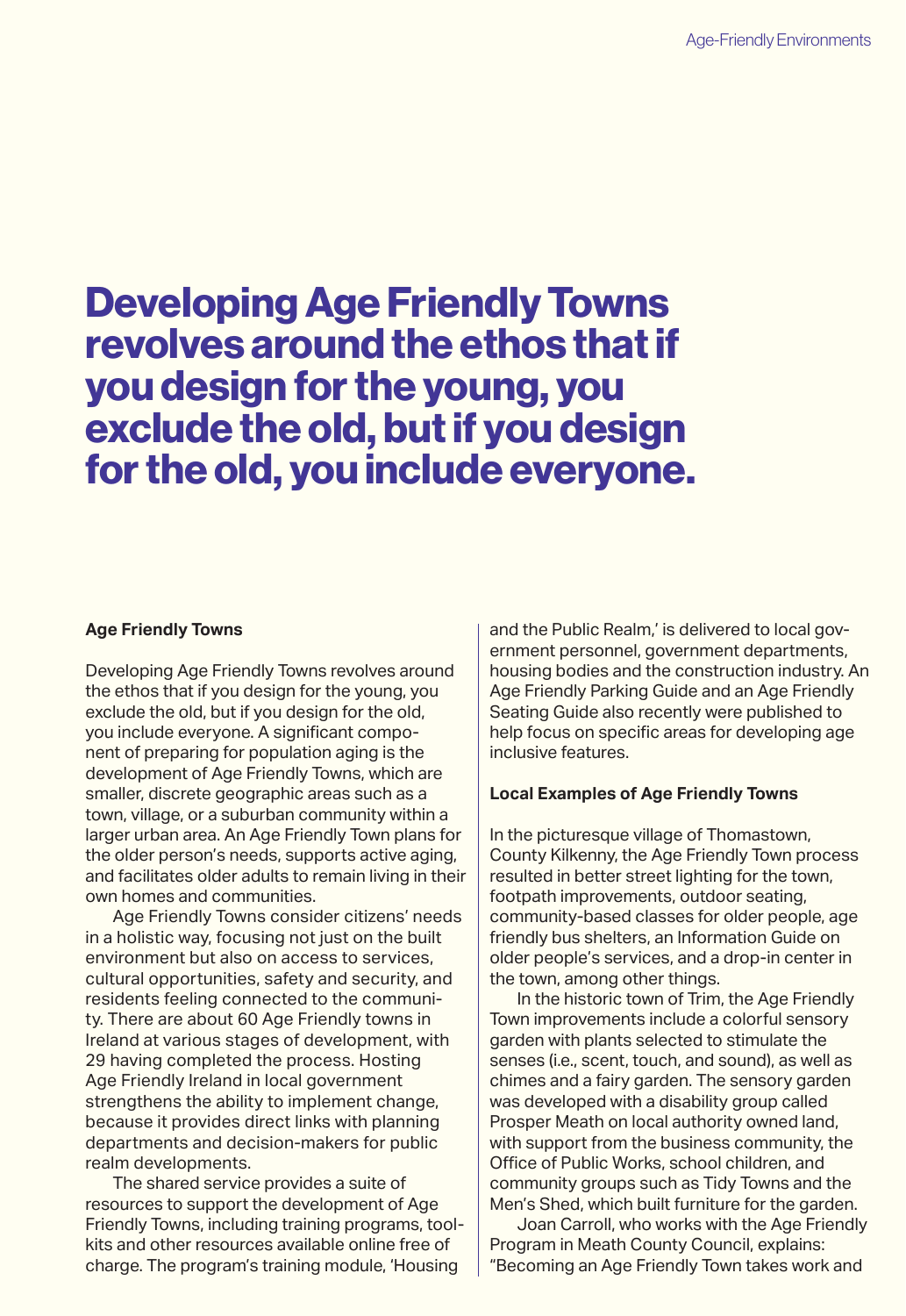





**Clockwise: Installation of Age Friendly car parking; New Universal Design Walkability audit toolkit developed by the National Transport Authority with Age Friendly Ireland, An Taisce and the Centre for Excellence in Universal Design; and wheelchair accessible picnic table made by craftsman Paki O'Mahony for the Cork Age Friendly Programme.**

buy-in from the local community, the businesses and decision makers."

In Skerries in North County Dublin, the Age Friendly Town process led to the rollout of befriending services in the community. The community behind Age Friendly Roscrea, a town in County Tipperary, was described as a 'beacon of hope' during the pandemic, rallying volunteers to deliver goody bags to older people, and organizing regular check-ins and phone call networking with many older people living in the town.

Cork County took a proactive approach to developing Age Friendly Towns, with a significant program of work and dedicated budgets. For example, in the town of Middleton a talented

local craftsman made two beautiful wheelchair-friendly benches that were accessible to people of all abilities. They are universally used by "a person with a wheelchair, or an older person with a walker, or even a mum with a buggy," explained Chairperson of Cork Older People's Council Liz Maddox.

#### **A Focus on Walkability**

Among the key tools for local government to modify public spaces so they are accessible for people of all ages is conducting a walkability audit. Reflecting a Universal Design approach, walkability audits are undertaken locally by a diverse group of participants, both young and old,